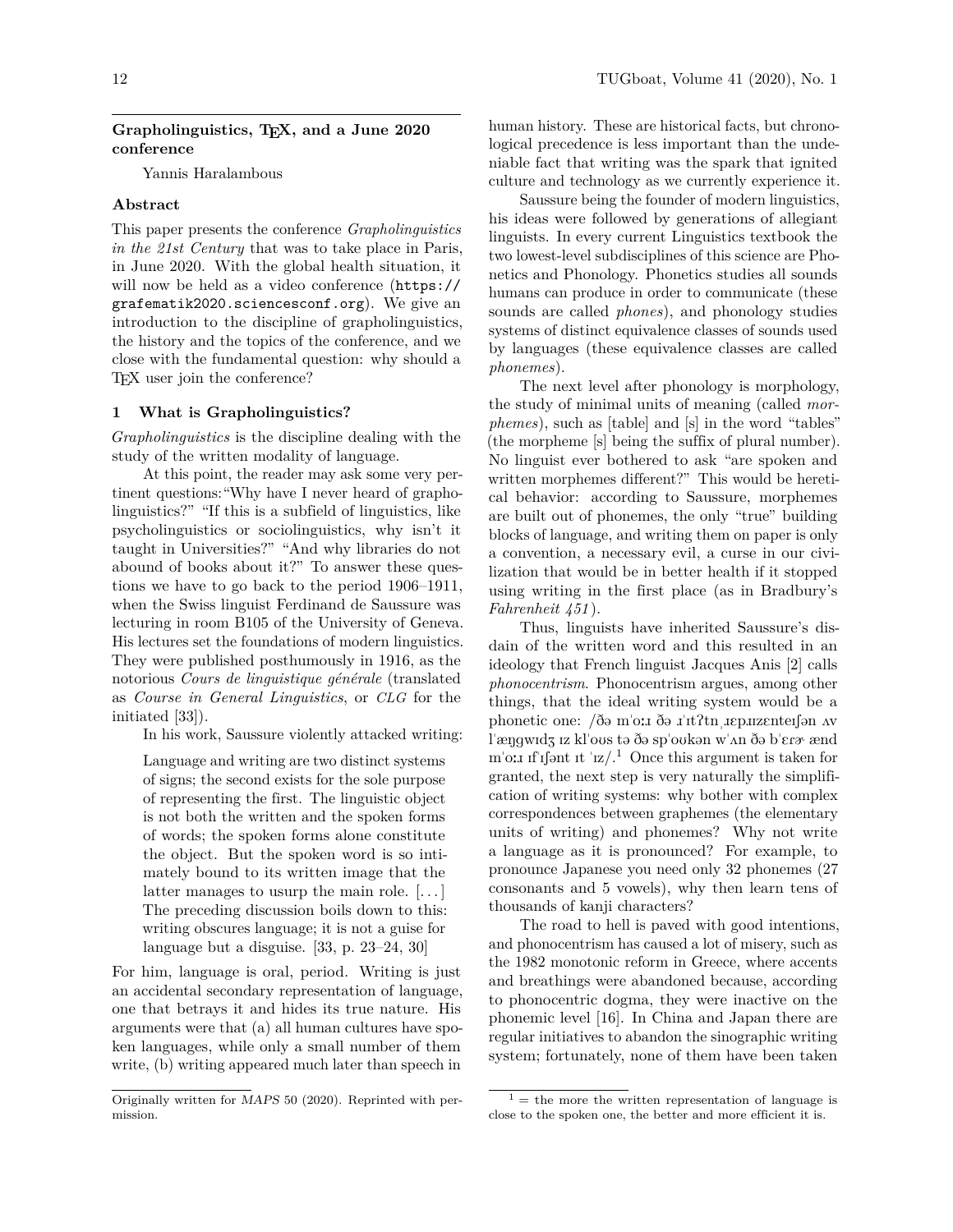seriously [\[18\]](#page-6-2). There is even a Simplified Spelling Society (founded in 1908, in London), that publishes a journal. Even if most linguists today do not necessarily share Saussure's scornful position vis-à-vis writing, he did succeed in moving writing outside the scope of scientific study for more than half a century.

Linguists in France, Germany, Japan, started to escape the phonocentric ideology only as late as the 1980s [\[2,](#page-6-0) [8,](#page-6-3) [10,](#page-6-4) [12\]](#page-6-5). Using again Anis's terminology [\[2\]](#page-6-0), some linguists have adopted the "autonomistic" principle, that states that writing is as important as speech, and that we can study the former without necessarily referring to the latter; others have adopted a less radical position, called "phonographism", which states that writing is important but to study it we necessarily need to consider its interaction with speech.

The difference between the two approaches becomes clear when we look at the way these two currents define the minimal unit of the writing system, called *grapheme*. For autonomists, a grapheme is defined analogously to phonemes: we start by considering drawings created for communication purposes, called *graphs* [\[24\]](#page-6-6), and then we build equivalence classes of graphs needed to build a system for a specific language, and we call them *graphemes*. For phonographists [\[5\]](#page-6-7), *graphemes* are defined as merely written representations of phonemes or of morphemes; in the French word *chats*, pronounced  $\int \int a/\sqrt{g}$ ,  $\langle ch \rangle$  is a grapheme since it represents the phoneme  $\int \int \int$  and  $\langle s \rangle$  is a grapheme since it represents the (mute) morpheme [s] of plural number.

In analogy to phonology the new discipline that studies writing from a systemic point of view should be called "graphology", but unfortunately that name was already taken by a pseudo-science. Many names have been proposed ("graphemics", "graphematics", "grammatology", "graphonomics", etc.). In this paper we will keep the name "graphemics" for the discipline that stands at the same level as "phonology", and "graphetics" [\[24\]](#page-6-6) for the discipline that stands at the same level as "phonetics".

The discipline of grapholinguistics goes a step further: it aims to study aspects of language that are particular to its written representation, at all levels of linguistics, starting with graphetics, graphemics, and continuing with morphology, syntax, semantics,

### **2 The conference** *Grapholinguistics in the 21st Century*

#### **2.1 The 2018 conference and proceedings**

In August 2016 the author began to contact researchers in the domain of grapholinguistics, advancing the idea of a conference in the field, and more

specifically a conference that would be interdisciplinary and bring together people from linguistics, computer science, typography and other areas. Their reactions were immediately very positive and encouraging. There was consensus in favor of such an event.

The 2018 conference took place in Brest, from June 14 to June 15. It lasted only two days, but these days were very intense: the keynote speakers were Florian Coulmas (*The Best Writing System of the World*, a provocative title for a very insightful talk [\[9\]](#page-6-8)) and Christa D¨urscheid (*Image, Writing, Unicode*, a talk involving emojis and Unicode as the guardian of the future of writing [\[11\]](#page-6-9)). Both Florian and Christa are leading researchers in the field, and they both have written seminal books ([\[8\]](#page-6-3) and [\[10\]](#page-6-4)). Besides the keynote talks, we had 20 regular talks, from scientists and scholars coming from all around the world  $(Europe, 2$  $(Europe, 2$  the US, India, Japan, China).

All talks were recorded. The interested reader can find the recordings on YouTube via the conference Web site.[3](#page-1-1)

After the conference the author was in search for a publisher for the proceedings. This turned out to be a nightmare: one notorious scientific publisher would accept and publish only the technical papers; another famous publisher specializing in linguistics considered the topic of graphemics to be unworthy of his publication goals; then there was a third notorious publisher who accepted immediately but asked a ridiculously high amount of money to "cover the editorial fees". Others would publish a book with chapters but not proceedings. . . It became clear that the only way of publishing decently the proceedings of a conference in such a topic would be to build one's own infrastructure.

And this is what has been done. The author's wife Tereza founded a publishing house, called *Fluxus Editions* and based in Brest. During the spring of 2019, conference participants expanded their talks into research papers and the proceedings were published in November 2019, as the first volume of the *Grapholinguistics and Its Applications* Series (ISSN 2534–5192).

The cover of the book displays a beautiful and enormous work of calligraphy by the Japanese artist Yuichi Inoue, discovered in the summer of 2019 in a beautiful museum in the Japanese town Niigata. To best appreciate this kind of calligraphy, the reader is encouraged to watch the YouTube video [https:](https://www.youtube.com/watch?v=Fnhg5hKp4WY)

<span id="page-1-0"></span><sup>2</sup> We do not mention the UK [separately because at that](https://www.youtube.com/watch?v=Fnhg5hKp4WY) [time it was still part of Europe, but yes, there were attendees](https://www.youtube.com/watch?v=Fnhg5hKp4WY) [from the](https://www.youtube.com/watch?v=Fnhg5hKp4WY) UK.

<span id="page-1-1"></span><sup>3</sup> [http://conferences.telecom-bretagne.eu/](https://www.youtube.com/watch?v=Fnhg5hKp4WY) [grafematik/](https://www.youtube.com/watch?v=Fnhg5hKp4WY)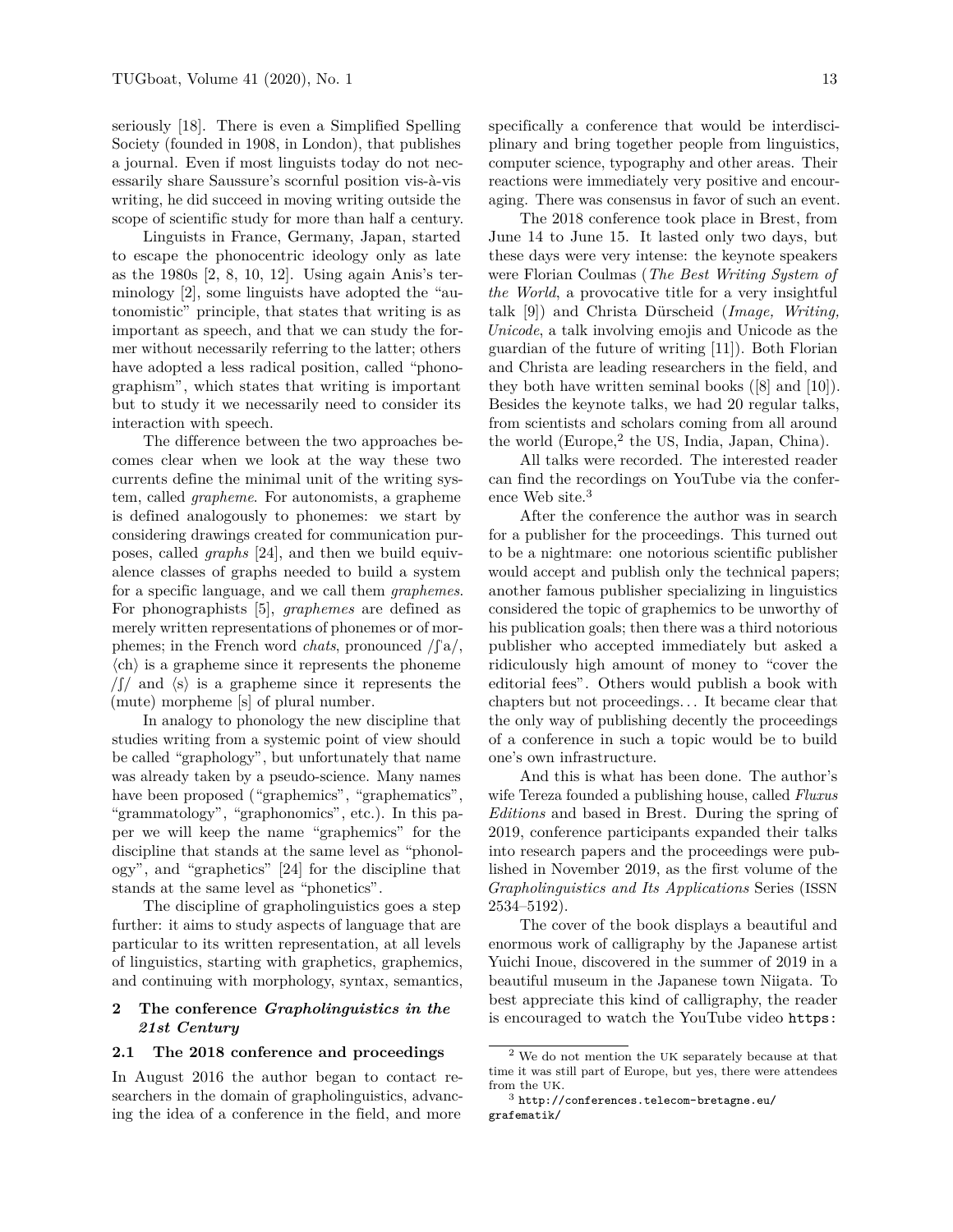

**Figure 1**: The cover of the 2018 Proceedings

[//www.youtube.com/watch?v=Fnhg5hKp4WY](https://www.youtube.com/watch?v=Fnhg5hKp4WY) where e [4](#page-2-0) will realize the effort and suffering it takes to move a brush probably weighing over 20 kg in order to paint a 1.5 meter tall Chinese character. That calligraphy was chosen for the cover of the book because it is an artifact at the limits of writing, big, sublimely clumsy, hard to decipher, deeply human.

The book is published in OpenEdition mode, i.e., the PDF of the book is freely available on the pub-lisher's Web site<sup>[5](#page-2-1)</sup> and paper copies of the book can be bought on Amazon, printed on demand. Other books will follow, such as an important manifesto of grapholinguistics by Dimitrios Meletis (*The Nature of Writing: A Theory of Grapholinguistics*, [\[25\]](#page-6-10)) and a major classic of the field: Gérard Blanchard's *Sémiologie de la typographie* [\[4\]](#page-6-11). Incidentally, both of these books started as PhD theses: the latter as a 1980 thesis at the Sorbonne in 1980, with Roland Barthes (and others) as advisor(s), and the former as

2019 thesis at the University of Graz, with Christa Dürscheid (and Bernhard Hurch).

#### **2.2 The 2020 Conference**

The 2018 conference being a success, except perhaps from a geographical point of view (Brest is 600 km away from Paris), it was originally decided to organize the next edition of the conference in Paris, but now via video due to the global health situation, from June 17 to June 19. It seems that this was a wise decision because at the moment this text is written, more than thrice as many submissions have been received than for Brest in 2018.

To give the reader a better idea of what the conference is about, here is an annotated list of topics:

# **2.2.1 Epistemology of grapholinguistics: history, onomastics, topics, interaction with other disciplines**

What should we call this discipline? (As strange as it may seem, the issue of naming the discipline is a hot one, as can be seen by the following anecdote: a very famous grapholinguist emphatically left the program committee of the 2018 conference because the program committee was not inclined to use a different term than "graphemics", as e suggested...) How is grapholinguistics located vs. other disciplines? Meletis [\[24,](#page-6-6) p. 12] notes that in contrast to phonology, phonetics is often considered as being a natural science— should we consider that graphetics is a natural science as well?

## **2.2.2 Foundations of grapholinguistics, graphemics and graphetics**

The first works on the foundations of grapholinguistics appeared in the eighties ([\[2\]](#page-6-0) in France, [\[21\]](#page-6-12) in Germany). This makes grapholinguistics a young discipline and there is still a lot to explore even on the foundational level.

## **2.2.3 History and typology of writing systems, comparative graphemics/graphetics**

Exploring writing systems gives one an Indiana-Jones-like feeling; they can be as exotic as the Rongorongo script of Easter Island, and as common and universal as the Latin script and its ramifications; it is always a thrill to gain insight and to compare. Not to mention marginal cases: what about sign writing? (We all agree sign language is a language, but what about writing it down? [\[13\]](#page-6-13).) Or air writing of kanji characters? ("Air writing" is making a spontaneous

<span id="page-2-0"></span> $^4$  We use Spivak gender-neutral pronouns: e = he/she, eir = his/her, cf. [https://en.wikipedia.org/wiki/Spivak\\_](https://en.wikipedia.org/wiki/Spivak_pronoun) [pronoun](https://en.wikipedia.org/wiki/Spivak_pronoun).

<span id="page-2-1"></span> $^5$ <http://www.fluxus-editions.fr/>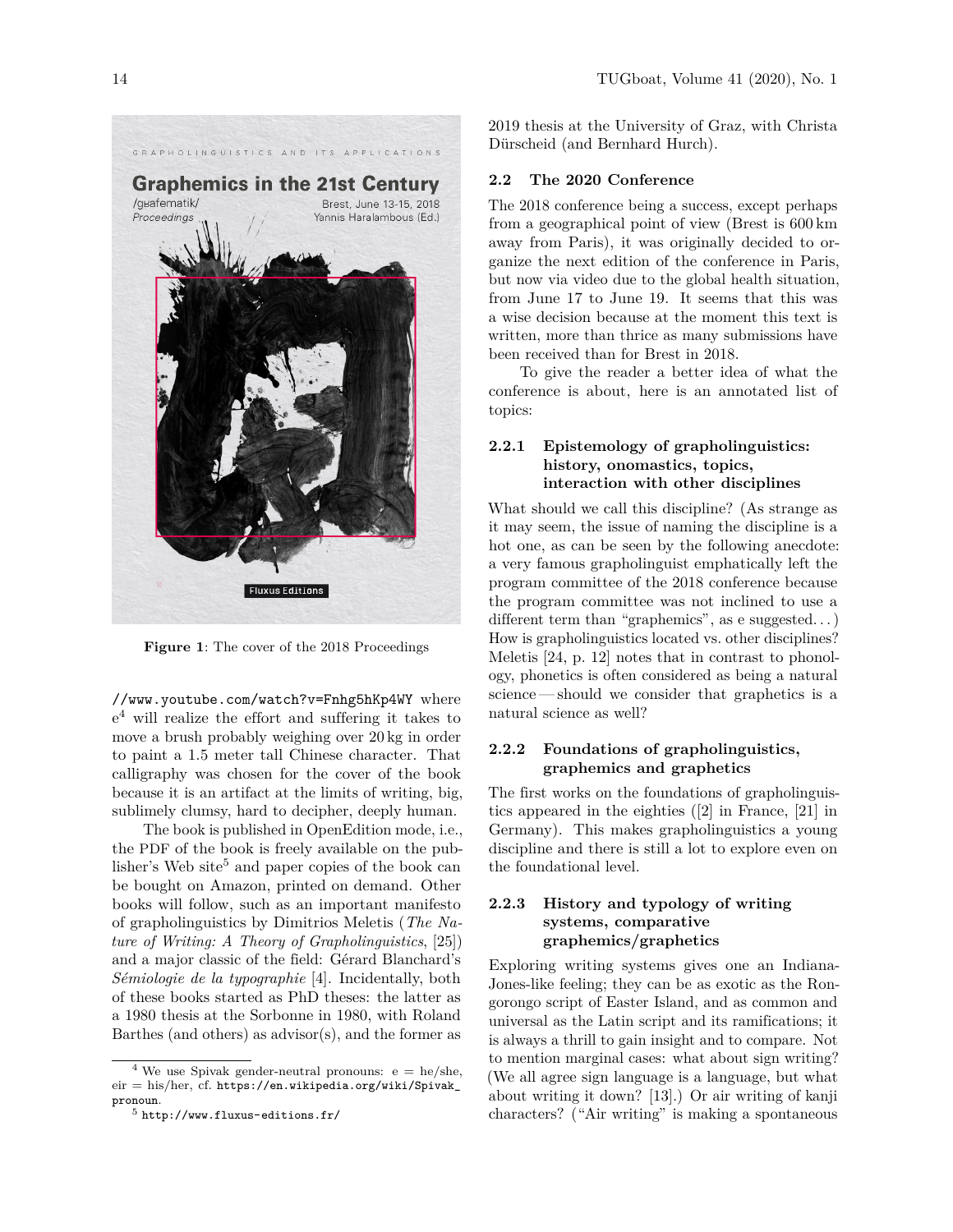abstract gesture with the fingers to describe a kanji character [\[37\]](#page-7-1).)

### **2.2.4 Semiotics of writing and of writing systems**

How is meaning produced through writing? What are the main ways, and what are the alternatives of meaning production through this activity? As an example, the very interesting study [\[36\]](#page-7-2) mentions a French flag with a circumflex accent in the middle. If you wonder what that is, it is actually two things: first transforming the circumflex accent as a symbol of the loss of values (after a spelling reform in 2016) and second using it as a graphical reminder of Petain's flag of Vichy (remember the Vichy water bottle Rick throws away after having killed Major Strasser in *Casablanca*?). The circumflex accent becomes an instrument of French nationalist propaganda.

## **2.2.5 Computational/formal graphemics/graphetics**

Starting with Montague [\[26\]](#page-7-3) and Chomsky [\[6,](#page-6-14) [7\]](#page-6-15) in the late fifties and sixties, there have been many approaches to model language through mathematical structures. A first step in the formalization of graphemics in similar ways has been undertaken in 2001 by Richard Sproat [\[35\]](#page-7-4). This is a topic where much remains to be done.

### **2.2.6 Grapholinguistic theory of Unicode encoding**

Whenever writing becomes digital, Unicode is involved. Browsing the Unicode charts one may have the impression that everything has been taken care of, and that one has the luxury of being able to write in any script of the world, whether current or extinct. But with great power comes great responsibility, and Unicode has made choices that will definitely affect writing systems for centuries to come. Therefore Unicode has to be studied as an agent in the grapholinguistics arena (e.g., [\[17\]](#page-6-16)).

## **2.2.7 Orthographic reforms, theory and practice**

Orthographic reforms are in the core of grapholinguistics since they change the way language is written (supposedly leaving oral language untouched but this ends up not being true<sup>[6](#page-3-0)</sup>). Insisting on the fact that some spelling reforms (like the Greek monotonic reform [\[16\]](#page-6-1)) have been disasters is pointless. But the story of how some populations managed to resist a reform and to return to the previous state of a writing system (cf. [\[22\]](#page-6-17) for Malayalam) can be empowering. Studying the impact of a reform can prevent errors in future reforms.

### **2.2.8 Writing and art / Writing in art**

Everybody knows Magritte's "Ceci n'est pas une pipe", a sentence written inside his painting "La Trahison des images" [the betrayal of images], underneath the image of a pipe. Writing inside painting is not new: Byzantine icons have done it for centuries. But writing also appears in comics, in movies, in sculpture (like the man-made-of-letters sculptures by the Catalan artist Jaume Plensa). And there is the use of typography in literature, as in the Dada or De Stijl movements, in Mallarmé's "Un coup de dès", Apollinaire's "Calligrammes" and in many other works. An endless source of knowledge and excitement.

### **2.2.9 Sinographemics**

All about the Chinese script and its extended family: Japanese kanji, Korean hancha, Vietnamese chữ nôm and chữ hán. Sinographemics is an important topic of the conference because there is so much to say about the nature, structure and usage of Chinese characters, a script used by 1.3 billion people.

### **2.2.10 Typographemics, typographetics**

The study of the printed representation of language. Typography is only half a millennium old, but it is in part responsible for the fabulous technological and social advances of this period. Typography has developed its own codes and, before creating TEX and METAFONT, Donald E. Knuth has studied typographe[mt]ics in depth [\[19,](#page-6-18) [20\]](#page-6-19). As a subdiscipline of graphe[mt]ics, typographe[mt]ics becomes a subdiscipline of linguistics: the creative power of typography, scrutinized with scientific methods.

### **2.2.11 Texting, latinization, new forms of written language**

Technology always carries the cultural signature of its creator(s). Computer science has evolved in Latinalphabet-language countries, programming languages use it, and hence the Latin alphabet has become a trademark of modernity (and some will say, globalization). No wonder that people (and especially young people) using modern technologies, modern communication media, social networks, etc., have a tendency to use the Latin alphabet to express their vision of the world, even though their native language uses some other script. This behavior is interesting

<span id="page-3-0"></span> $6$  Moschonas in [\[27,](#page-7-5) p. 265] argues that the current tendency of pronouncing  $\nu\tau$  as /d/ rather than as /nt/, in the Greek language, may come partly from the fact that according to reformed hyphenation rules, this digraph is not broken.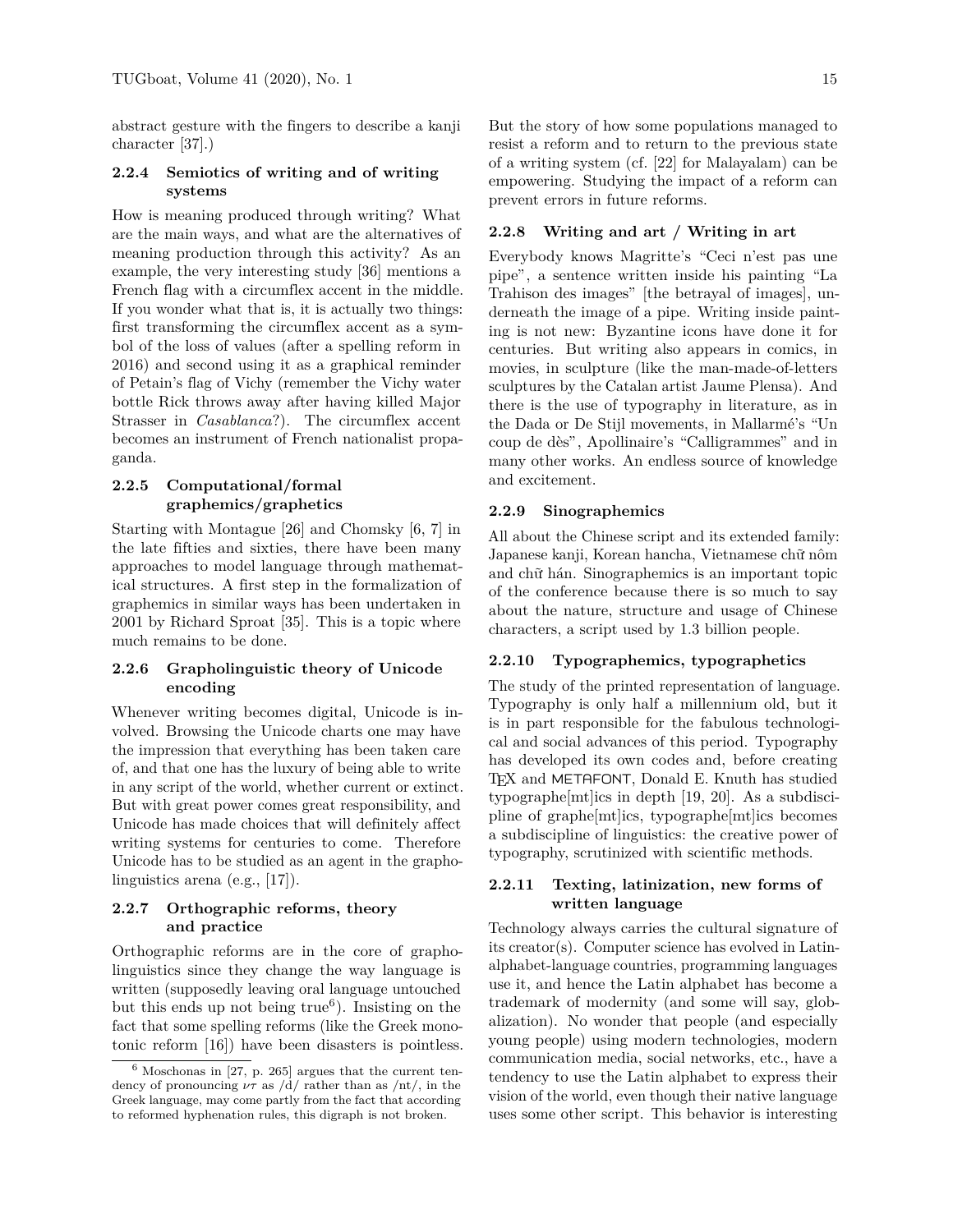per se and raises the question of what will happen in the future.

## **2.2.12 ASCII art, emoticons and other pictorial uses of graphemes**

Long before ASCII art, writing was used pictorially; see, for example, the wonderful anthology of typewriter art, by Barrie Tullett [\[38\]](#page-7-6). But there is also the opposite trend: instead of combining graphemes to form shapes (and graphical meaning), one can create new graphemes that encompass pictorial meaning; that is the case of emoticons and emojis. Are they graphemes? They sure are Unicode characters, and their emergence was very beneficial to the Unicode Consortium since they made it known to the masses.

## **2.2.13 The future of writing, of writing systems and styles**

Futurology is a very exciting field because in the last decades its predictions have repeatedly been proven wrong. Will the future will be bright like in the movie *Bicentennial Man*, or post-apocalyptic like in *Mad Max*? And what about writing? Will our descendants, in a century or so, use only emojis, like Xu Bing in his book [\[3\]](#page-6-20)? Or will Unicode make ours the best possible world, where every minority will safely preserve and nourish its own language and writing system, while English and the Latin alphabet become the de facto communication tool?

## **2.2.14 Graphemics/graphetics of science fiction and astrolinguistics**

How did science-fiction authors imagine alien communication, or human communication in the future? What about signals from extraterrestrials, as in the movie *Contact*? Science fiction is just fiction, but there is a scientific discipline, namely *astrolinguistics*, [7](#page-4-0) that takes the issue seriously: the reader can consult the book [\[29\]](#page-7-7), which describes a logical approach to communication with other living entities. After all, we had better be ready before they arrive.

### **2.2.15 Graphemics/graphetics and font technologies**

We now enter into more technical issues. Font technologies have always interested T<sub>E</sub>X users, since T<sub>E</sub>X has survived them all: GF, PK, PFB, TTF, OTF, ... (see  $[14]$  for more).<sup>[8](#page-4-1)</sup> Fonts are bridges between char-

acters and glyphs, between graphemes and graphs. They deserve a careful grapholinguistic study.

## **2.2.16 Graphemics/graphetics in steganography and computer security**

Steganography is a cryptographic method whereby the very existence of a hidden message in a text is hidden: the goal is to transmit the message "under the nose" of a third person. Graphetic methods have been used for this, for example by adding supplementary line segments between connected letters in Arabic text, by moving around dots [\[34\]](#page-7-8) or by varying keshideh widths [\[1\]](#page-6-22), etc. Phishing can occur on the Unicode level, when homographic characters are used (characters with identical glyphs, such as Cyrillic  $\langle a \rangle$  or Greek  $\langle o \rangle$ ).

# **2.2.17 Graphemics/graphetics in experimental psychology and cognitive sciences**

You probably have heard of dyslexia— there are special fonts for people suffering from it. How are they created, evaluated, used? [\[32\]](#page-7-9) More generally, what can reading/writing and its deficiencies teach us about the way our brain works? [\[23\]](#page-6-23) Can you imagine the pathology where a patient can draw Chinese characters without problem, but is unable to read them once written? And besides pathologies, there are many question about education: how should reading/writing be taught? Syllable-wise or letter-wise? Does the Joyo Kanji progression of kanji characters taught in school make sense? [\[31\]](#page-7-10) And how does it affect the knowledge of Japanese language by the hundreds of millions of Japanese people who learned it that way?

## **2.2.18 Grapholinguistic applications in natural language processing and text mining**

Last but not least comes computer science and the way it processes language. Until now, Natural Language Processing has paid very little attention to graphemes. It considers that data have an atomic level, namely the (Unicode) character. Glyphs do not matter, neither do styles (bold, italic, underline) or font sizes. This attitude will not last: texts are written by humans and artificial intelligence aspires to extract as much information as possible from them. Humans use glyphs and styles and font sizes. A text

<span id="page-4-0"></span><sup>7</sup> Not to be confused with *astroarcheology*, which is another pseudo-science. A fascinating one, but nevertheless not obeying scientific rules.

<span id="page-4-1"></span>But we shouldn't forget that a lion needs a lioness, and that the Great Master created TFX to work in a binary system: TEX and METAFONT. The lioness's genes flow in our blood

and even though we use modern font technologies we aspire to more, and METAFONT is definitely more, an ideal still to be reached.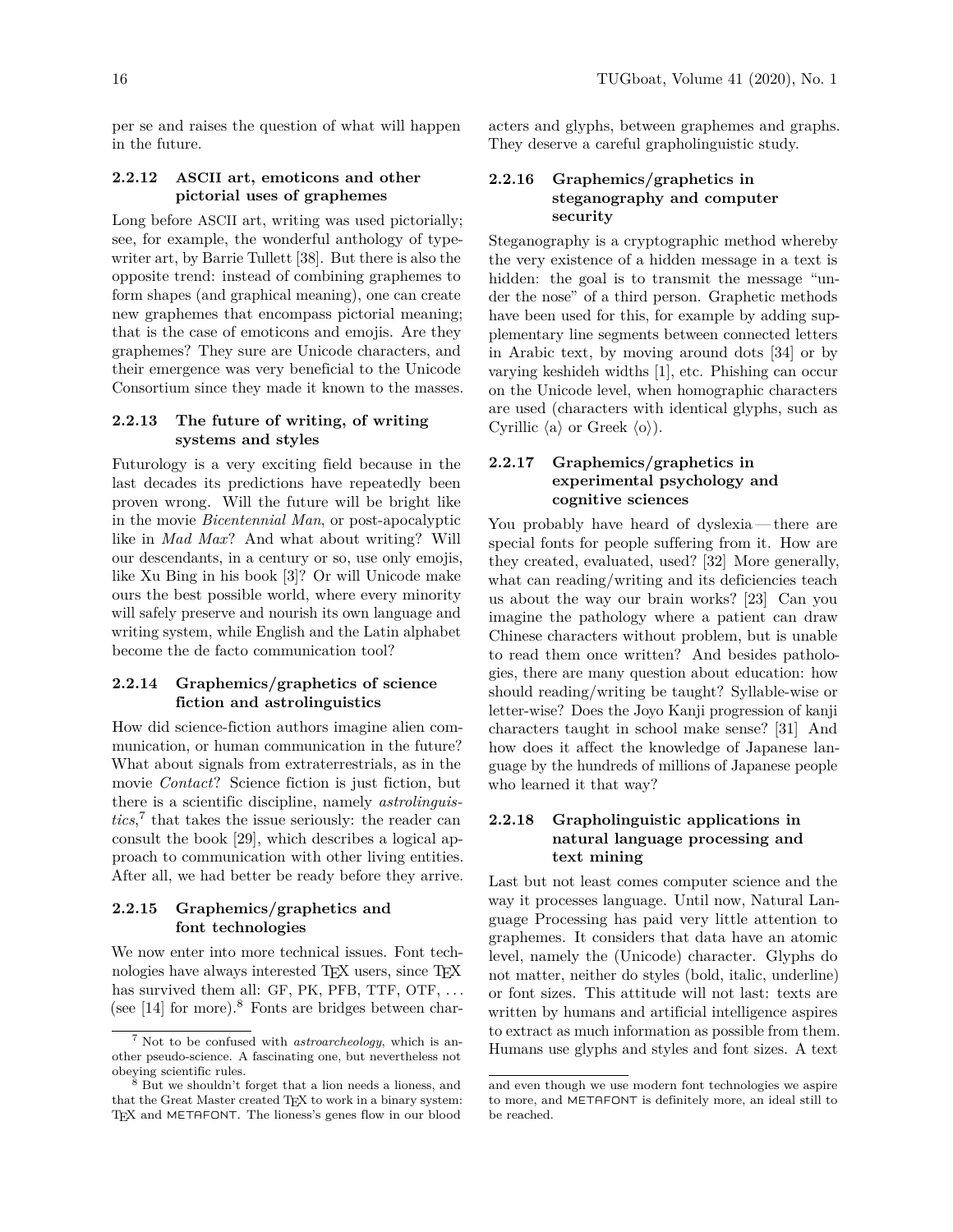written in Comic Sans does not carry the same information as a text written in Monotype Ehrhardt. Sooner or later NLP will acknowledge this fact, and the conference may help to make this happen.

### **3 What has Grapholinguistics to do** with T<sub>F</sub>X?

In his infinite creativity and productivity, Donald E. Knuth has not created, in TEX, simply a program for typesetting. He modeled the whole process of written document production. In grapholinguistic terms, he modeled graphs and graphemes (called "glyphs" and "characters" in TEX jargon), one-dimensional graphemic sequences (called "character strings" or "glyph strings") which he placed into abstract recipients called "hboxes", and two-dimensional graphemic sequences ("vboxes"). He also modeled grapholinguistic processes such as kerning, hyphenation, line breaking, page breaking, and so on.

Thus, besides being a programming language and a program, TEX is also an abstract model of the graphemic level of language. It is no wonder that the community of TEX aficionados has contributed much to the study of written language, even if the terminology used was not the one of grapholinguistics as it has emerged in the last thirty years.

Adapting TEX to various languages and writing systems has led to grapholinguistic studies of these languages and writing systems. As a simple example: the fact that ligatures between components of German words have to be broken (as in "Auflage") has been known in the T<sub>E</sub>X community at least since the 1980s [\[30\]](#page-7-11) (and maybe even earlier). In grapholinguistic lingo, this becomes a principle: "ligatures are an intergraphemic but intramorphemic phenomenon" [\[17\]](#page-6-16). It should come as no surprise that grapholinguistic studies such as [\[28\]](#page-7-12) cite TEX-related publications (such as the French *Cahiers GUTenberg*) among their references.

TEX is at the forefront of studies on the written language, and some day its contribution to the emerging discipline of grapholinguistics will be duly examined and acknowledged.

## **4 Why should TEX users attend the** *Grapholinguistics in the 21st Century* **conference?**

TEX conferences are great places to meet people and exchange information. They are unforgettable events attracting pilgrims from all over the world. TEX conferences have a great advantage which is also their disadvantage: they deal mainly with TEX, its descendants and its applications. Linguists, historians, psychologists, educators, artists will occasionally

visit TEX conferences, but mostly because they are themselves TEX users or developers. The *Grapholinguistics in the 21st Century* conference has a goal that goes beyond TEX meetings, namely to attract scientists and practitioners from various horizons, to discuss writing.

Of course, *Grapholinguistics in the 21st Century* also gathers people we are used to seeing in TEX meetings: typographers, font designers, Unicode aficionados. All in all, this conference aims to use grapholinguistics as the common ground for all kinds of people interested in the written word to exchange ideas. It is an interdisciplinary conference (and this is both a gift and a curse, as Mr. Monk would say) based on the principle that somebody interested in writing will be interested in writing in eir own domain but also in other domains, and therefore will be interested in meeting people dealing with writing in different ways. How many places on Earth are there where an historian of writing will meet a font designer, a linguist specializing in punctuation will meet a psychologist studying second-language learning in a different writing system, or an artist having invented a writing system and engraved it on the roof of the library of the Sidgwick campus of the University of Cambridge? None, in fact.

And speaking of places on Earth, the *Grapholinguistics in the 21st Century* goes a step farther and also considers writing outside our good old planet: Jessica Coon, one of the three keynote speakers of the conference, has been the linguistic advisor of the well-known science-fiction blockbuster *Arrival* by Denis Villeneuve, a \$47M budget and \$203M box office movie that was the first one in history to have a linguist in the leading role. This is a nice revenge on Saussure since the movie shows aliens communicating with humans through a dynamic writing system. (Aliens are heptapods throwing ink to a glass barrier between their liquid environment and a human-friendly environment, ink forms moving patterns that are analyzed by the linguist— the exceptional Amy Adams — who manages to communicate with them.) Unlike SF movies of the sixties where the whole universe is unsurprisingly speaking English, here a sophisticated writing system is used by aliens and we witness Amy Adams' efforts to decipher it. Jessica Coon is the (real-world) linguist who made this movie scientifically sound, and she will share her thoughts about *The Linguistics of Arrival: What an alien writing system can teach us about human language* with us.

Therefore the answer to the question "Why should TEX users attend the *Grapholinguistics in the 21st Century* conference?" is simply: "for the fun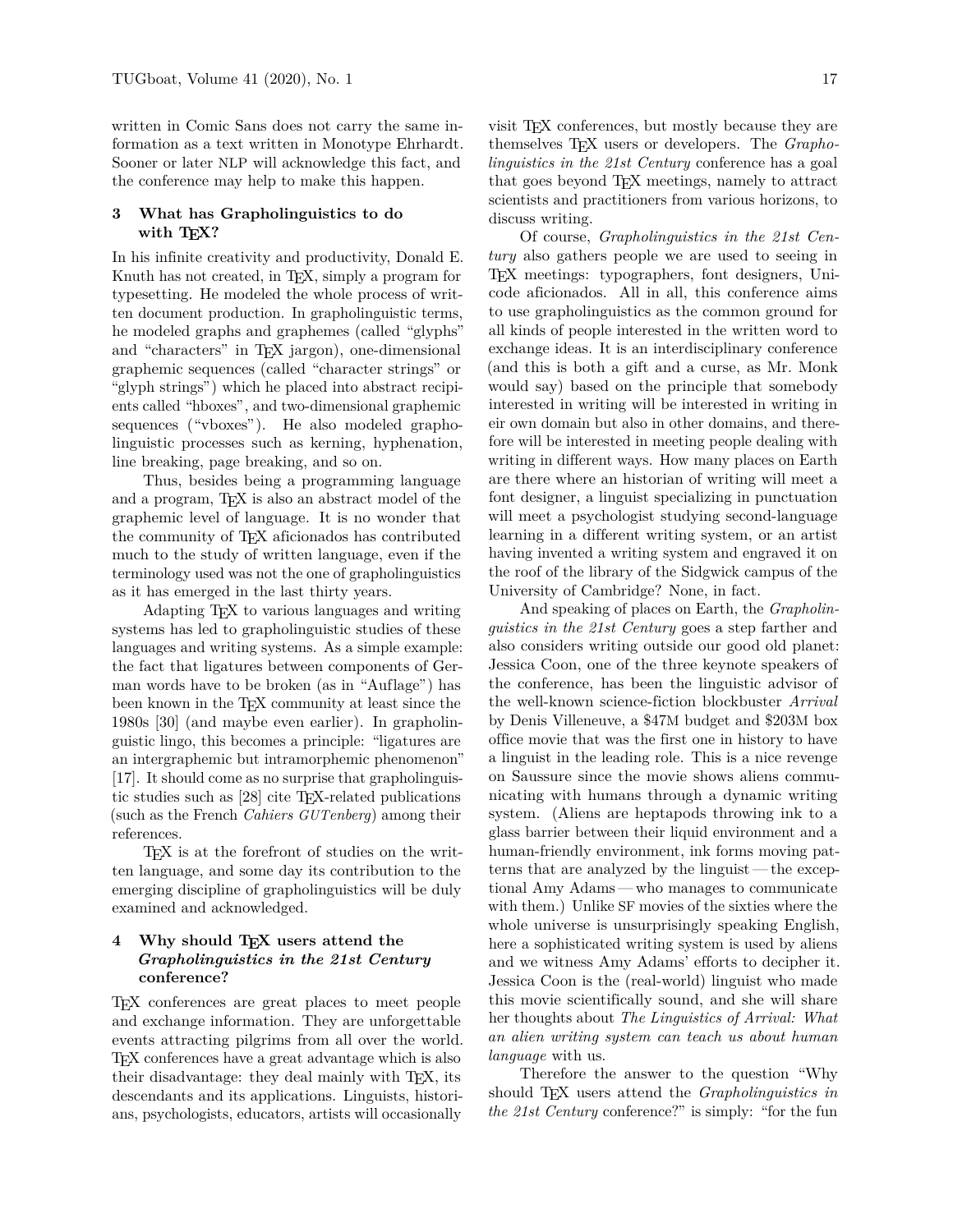of it". Because  $T_{E}X$  users<sup>[9](#page-6-24)</sup> share an intimate love and care for the written word, and the conference will gather exactly this kind of people, now from all horizons.

Obviously, love and care for the written word is not restricted to TEX users. Therefore, oh gentle reader of this text, whether a TFX user or not, join us!

#### **References**

- <span id="page-6-22"></span>[1] A. Al-Azawi and M. Fadhil. Arabic text steganography using kashida extensions with Huffman code. *Journal of Applied Sciences* 10:436–439, 2010.
- <span id="page-6-0"></span>[2] J. Anis. *L'écriture, théories et descriptions*. De Boeck, 1988.
- <span id="page-6-20"></span>[3] X. Bing. *Book from the Ground: from point to point*. MIT Press, Cambridge, 2014.
- <span id="page-6-11"></span>[4] G. Blanchard. *Sémiologie de la typographie*. Fluxus Editions, Brest, to appear.
- <span id="page-6-7"></span>[5] N. Catach. L'écriture en tant que plurisystème, ou théorie de *L* prime. In *Pour une théorie de la langue écrite*, pp. 243–256, Paris, 1988. Éditions du CNRS.
- <span id="page-6-14"></span>[6] N. Chomsky. *Syntactic structures*. Mouton, 1957.
- <span id="page-6-15"></span>[7] N. Chomsky and M. Halle. *The Sound Pattern of English*. Harper & Row, 1968.
- <span id="page-6-3"></span>[8] F. Coulmas. *Writing Systems*. Cambridge University Press, 2003.
- <span id="page-6-8"></span>[9] F. Coulmas. "Die Buchstabenschrift ist an und für sich die intelligentere." Überlegungen zur Bewertung von Schriftsystemen. In Y. Haralambous, ed., *Proceedings of Graphemics in the 21st Century, Brest 2018*, pp. 1–16, Brest, 2019. Fluxus Editions. [https:](https://doi.org/10.36824/2018-graf-coul) [//doi.org/10.36824/2018-graf-coul](https://doi.org/10.36824/2018-graf-coul)
- <span id="page-6-4"></span>[10] C. D¨uhrscheid. *Einf¨uhrung in die Schriftlinguistik*. Vandenhoeck & Ruprecht, 2016.
- <span id="page-6-9"></span>[11] C. Dürscheid and D. Meletis. Emojis: A Grapholinguistic Approach. In Y. Haralambous, ed., *Proceedings of Graphemics in the 21st Century, Brest 2018*, pp. 167–183, Brest, 2019. Fluxus Editions. [https://doi.org/10.36824/](https://doi.org/10.36824/2018-graf-duer) [2018-graf-duer](https://doi.org/10.36824/2018-graf-duer)
- <span id="page-6-5"></span>[12] H. Glück. *Schrift und Schriftlichkeit*. J.B. Metzler, Stuttgart, 1987.
- <span id="page-6-13"></span>[13] D. A. Grushkin. Writing signed languages: What for? What form? *American Annals of the Deaf* 161(5):509–527, 2017. [https:](https://doi.org/10.1353/aad.2017.0001) [//doi.org/10.1353/aad.2017.0001](https://doi.org/10.1353/aad.2017.0001)
- <span id="page-6-21"></span>[14] Y. Haralambous. *Fonts & Encodings. From Advanced Typography to Unicode and Everything in Between*. O'Reilly, Sebastopol, CA, 2007.
- <span id="page-6-25"></span>[15] Y. Haralambous. T<sub>F</sub>X as a path, a talk given at Donald Knuth's 80th birthday celebration symposium. *TUGboat* 39(1):8–15, 2018. [https://tug.org/TUGboat/tb39-1/](https://tug.org/TUGboat/tb39-1/tb121haralambous-knuth80.pdf) [tb121haralambous-knuth80.pdf](https://tug.org/TUGboat/tb39-1/tb121haralambous-knuth80.pdf)
- <span id="page-6-1"></span>[16] Y. Haralambous. Phonocentrism in Greece: Side effects of two centuries of diglossia. poster presented at *AWLL12*, Cambridge, UK, [https://hal.archives-ouvertes.fr/](https://hal.archives-ouvertes.fr/hal-02480230) [hal-02480230](https://hal.archives-ouvertes.fr/hal-02480230), 2019.
- <span id="page-6-16"></span>[17] Y. Haralambous and M. Dürst. Unicode from a linguistic point of view. In Y. Haralambous, ed., *Proceedings of Graphemics in the 21st Century, Brest 2018*, pp. 167–183, Brest, 2019. Fluxus Editions. [https:](https://doi.org/10.36824/2018-graf-hara1) [//doi.org/10.36824/2018-graf-hara1](https://doi.org/10.36824/2018-graf-hara1)
- <span id="page-6-2"></span>[18] C. Holcombe. *A History of East-Asia*. Cambridge University Press, 2011.
- <span id="page-6-18"></span>[19] D. E. Knuth. The letter S. *The Mathematical Intelligencer* 2:114–122, 1980.
- <span id="page-6-19"></span>[20] D. E. Knuth and M. F. Plass. Breaking paragraphs into lines. *Software—Practice and Experience* 11:1119–1184, 1981.
- <span id="page-6-12"></span>[21] M. Kohrt. *Problemgeschichte des Graphembegriffs und des frühen Phonembegriffs.* Niemeyer, Tübingen, 1985.
- <span id="page-6-17"></span>[22] K. Manohar and S. Thottingal. Malayalam Orthographic Reforms. Impact on Language and Popular Culture. In Y. Haralambous, ed., *Proceedings of Graphemics in the 21st Century, Brest 2018*, pp. 329–351, Brest, 2019. Fluxus Editions. [https:](https://doi.org/10.36824/2018-graf-mano) [//doi.org/10.36824/2018-graf-mano](https://doi.org/10.36824/2018-graf-mano)
- <span id="page-6-23"></span>[23] D. Martin, ed. *Researching Dyslexia in Multilingual Settings*. Multilingual Matters, Bristol, Buffalo, Toronto, 2013.
- <span id="page-6-6"></span>[24] D. Meletis. *Graphetik. Form und Materialität* von Schrift. Verlag Werner Hülsbusch, Glückstadt, 2015.
- <span id="page-6-10"></span>[25] D. Meletis. *The Nature of Writing: A Theory of Grapholinguistics*. Fluxus Editions, Brest, to appear.

<span id="page-6-24"></span><sup>&</sup>lt;sup>9</sup> See [\[15\]](#page-6-25) for a description of the way TFX acts on people using it.